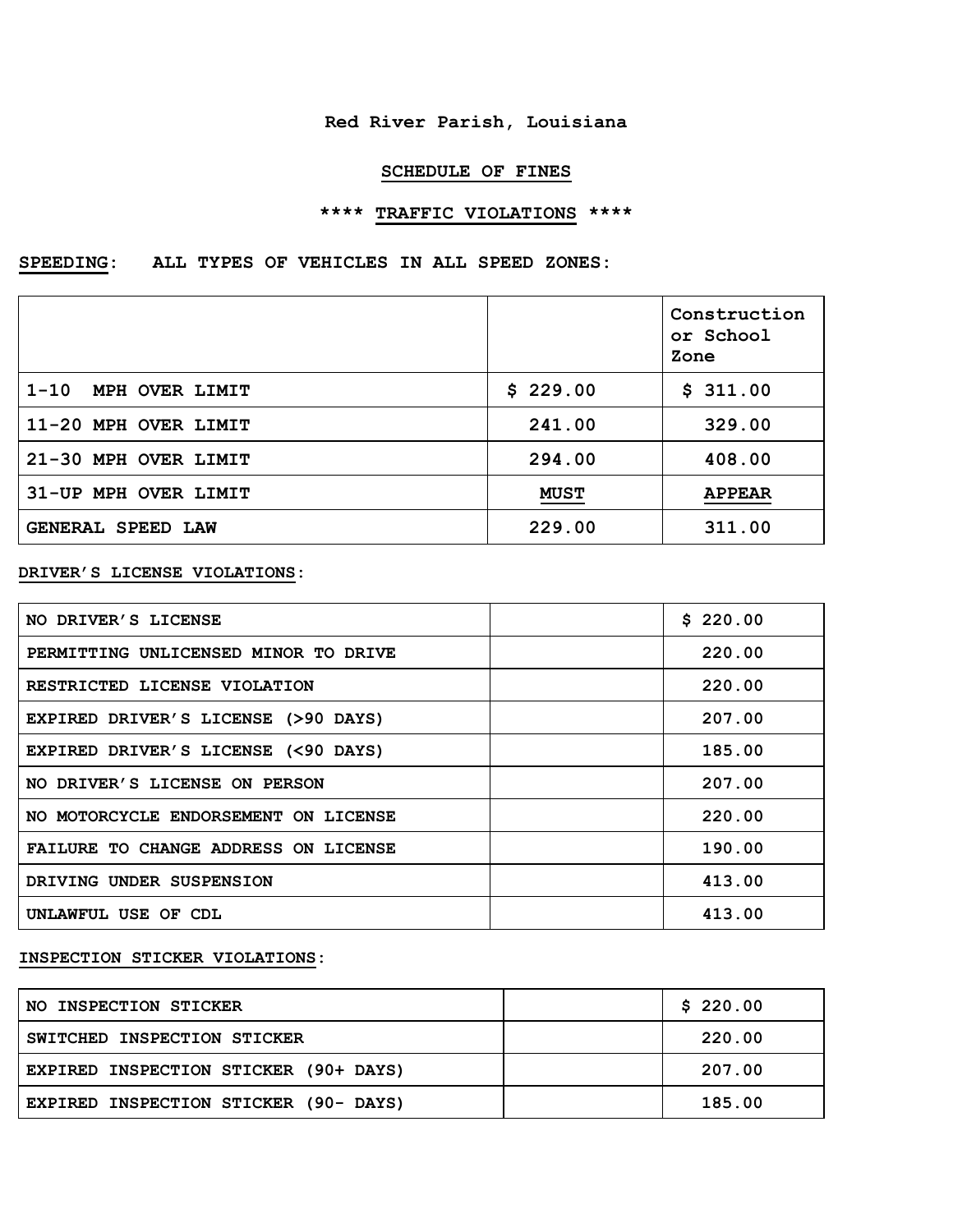#### **CARELESS OPERATION:**

| <b>!ION</b><br>OPERA<br>KM.<br>ככבת | -OO |
|-------------------------------------|-----|
|-------------------------------------|-----|

#### **VEHICLE INSURANCE VIOLATIONS:**

| <b>NO</b><br><b>INSURANCE</b>          | 185.00 |
|----------------------------------------|--------|
| <b>NO</b><br><b>PROOF OF INSURANCE</b> | 185.00 |

#### **VEHICLE REGISTRATION VIOLATIONS:**

| <b>FAILURE TO REGISTER VEHICLE</b>     | \$226.00 |
|----------------------------------------|----------|
| NO REGISTRATION SLIP IN VEHICLE        | 186.00   |
| NO LICENSE PLATE ON VEHICLE            | 220.00   |
| SWITCHED LICENSE PLATE OR TAGS         | 226.00   |
| EXPIRED LICENSE PLATE OR REGISTRATION  | 195.00   |
| IMPROPER DISPLAY OF LICENSE PLATE      | 195.00   |
| UNLAWFUL USE OF TEMPORARY TAG OR PLATE | 226.00   |
| CANCELLED LICENSE PLATE                | 226.00   |

#### **DRIVING ON RIGHT SIDE; OVERTAKING; PASSING; PERMIT:**

| FAILURE TO DRIVE ON RIGHT; CROSSING CENTER<br>LINE; IMPROPER PASSING; NO PASSING ZONE | \$226.00 |
|---------------------------------------------------------------------------------------|----------|
| VIOLATION OF ONE-WAY ROADWAYS; FOLLOWING TOO<br>CLOSE; IMPROPER LANE USE              | 226.00   |
| CROSSING PRIVATE LOT TO AVOID INTERSECTION                                            | 226.00   |
| IMPROPER DRIVING ON DIVIDED HIGHWAY                                                   | 226.00   |
| NO ROAD PERMIT<br><b>(PARISH</b><br>ORDINANCE)                                        | 220.00   |

## **IMPROPER TURNING; STOPPING:**

| <b>IMPROPER TURNS</b>               | \$226.00 |
|-------------------------------------|----------|
| IMPROPER MOVING OR PARKING VEHICLES | 226.00   |
| <b>FAILURE TO SIGNAL</b>            | 226.00   |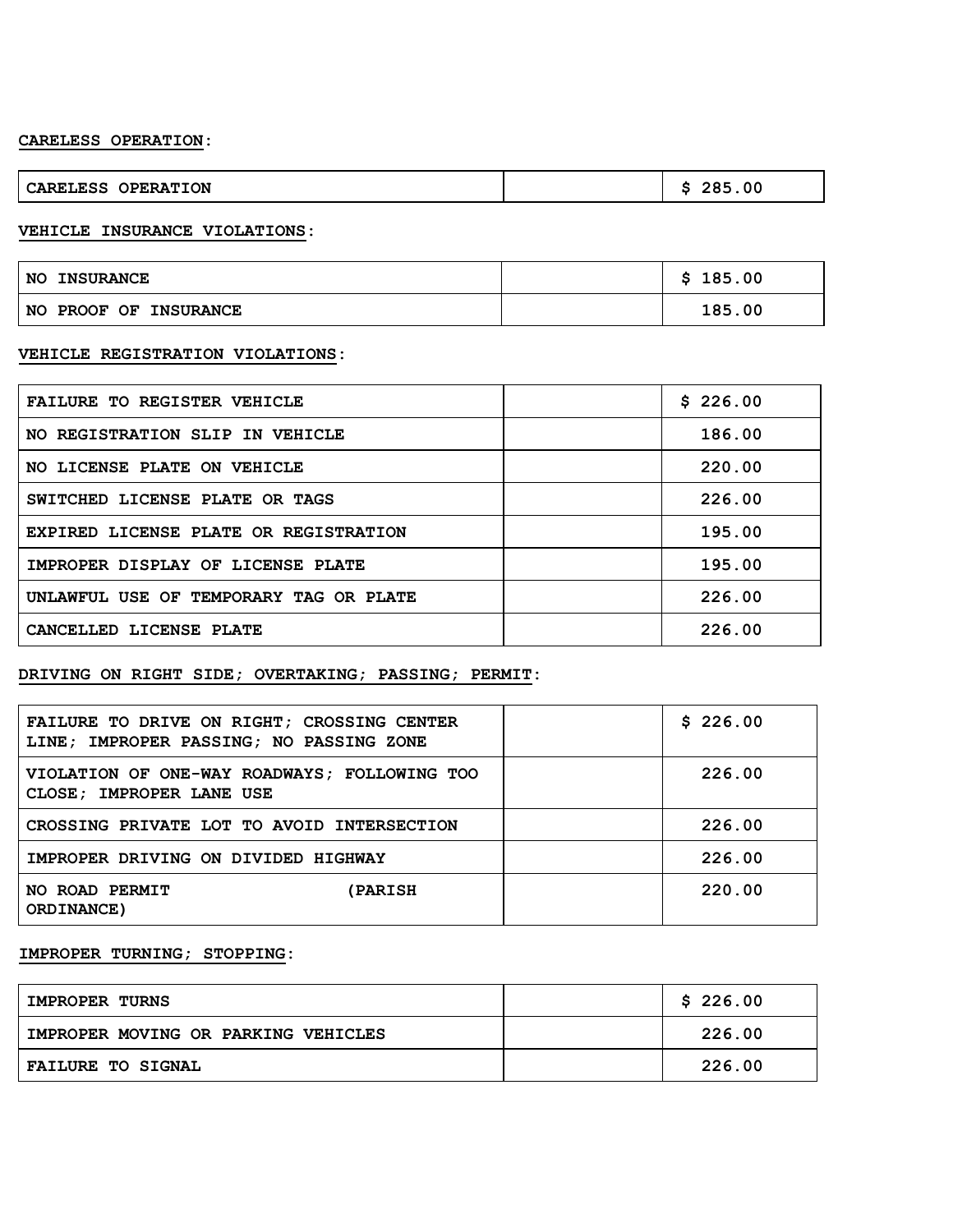#### **RIGHT OF WAY VIOLATIONS:**

| FAILURE TO YIELD AT CONTROLLED INTERSECTION                  | \$226.00 |
|--------------------------------------------------------------|----------|
| FAILURE TO YIELD WHEN MAKING LEFT TURN                       | 226.00   |
| VIOLATION OF STOP SIGN OR YIELD<br>RIGHT-OF-WAY SIGN         | 226.00   |
| FAILURE TO YIELD WHEN ENTERING HIGHWAY<br>FROM PRIVATE DRIVE | 226.00   |
| FAILURE TO YIELD TO EMERGENCY VEHICLES                       | 226.00   |

## **PARKING, STANDING AND STOPPING VIOLATIONS:**

| PARKING IN HANDICAP PARKING SPACE                  | <b>MUST</b> | <b>APPEAR</b> |
|----------------------------------------------------|-------------|---------------|
| PARKING OR STOPPING ON OPEN HIGHWAY                |             | \$575.00      |
| IMPROPER PARKING OR STOPPING IN<br>SPECIFIED PLACE |             | 226.00        |
| GENERAL IMPROPER PARKING                           |             | 226.00        |
| UNATTENDED MOTOR VEHICLE                           |             | 226.00        |

#### **TRAFFIC CONTROL SIGNALS:**

| FAILURE TO OBSERVE AND OBEY TRAFFIC CONTROL<br>SIGNAL LIGHTS AND PEDESTRIAN<br><b>SIGNAL LIGHTS</b> | \$226.00 |
|-----------------------------------------------------------------------------------------------------|----------|
| PLACING UNAUTHORIZED SIGNS AND SIGNALS                                                              | 226.00   |
| TAMPERING WITH BARRICADES, SIGNS OR<br><b>SIGNALS</b>                                               | 226.00   |

#### **MOTORCYCLE VIOLATIONS:**

| NO EYE PROTECTION: IMPROPER RIDING: IMPROPER    | \$226.00 |
|-------------------------------------------------|----------|
| PASSING: IMPROPER LANE USE: CLINGING TO OTHER   |          |
| VEHICLES : IMPROPER CARRYING OR PASSENGERS : NO |          |
| SAFETY HELMET                                   |          |

## **ATV VIOLATIONS:**

| NO.<br>VEHICLE LICENSE | \$220.00 |
|------------------------|----------|
| NO DRIVER'S LICENSE    | 220.00   |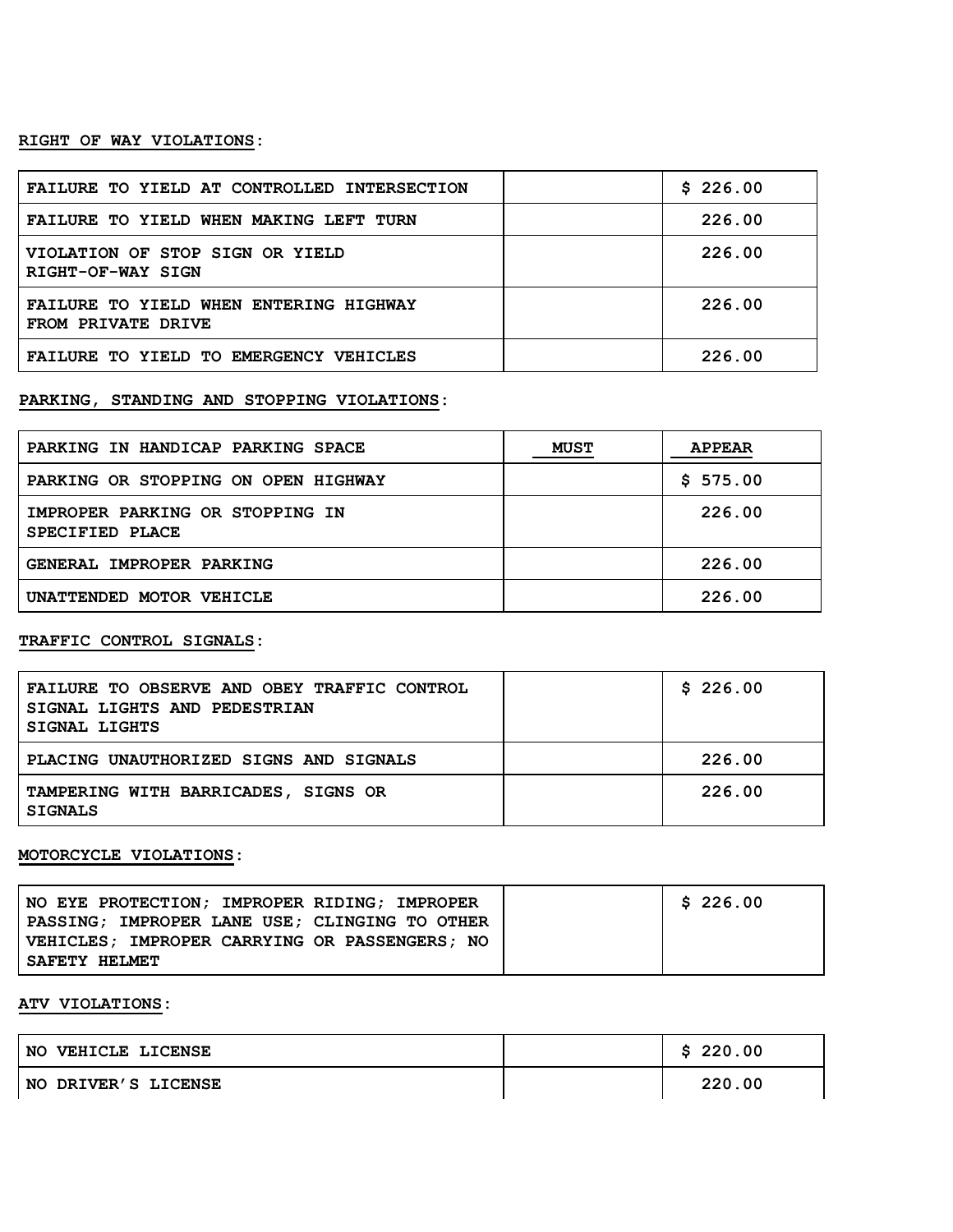| NO INSPECTION STICKER                                           | 226.00 |
|-----------------------------------------------------------------|--------|
| NO EYE PROTECTION; MORE THAN ONE PASSENGER;<br>NO SAFETY HELMET | 226.00 |
| UNLAWFUL OPERATION BY MINOR                                     | 226.00 |
| NO REGISTRATION                                                 | 226.00 |
| OPERATE ON PUBLIC ROAD                                          | 226.00 |
| CARELESS OPERATION                                              | 285.00 |

# **VEHICLE LIGHT VIOLATIONS:**

| IMPROPER LIGHTS OR LIGHTING EOUIPMENT; | \$226.00 |
|----------------------------------------|----------|
| OPERATING WITHOUT LIGHTS; FAILURE TO   |          |
| DIM LIGHTS                             |          |

## **BRAKE VIOLATIONS:**

| IMPROPER BRAKES AND BRAKE EQUIPMENT | 226.00 |
|-------------------------------------|--------|
|-------------------------------------|--------|

# **OTHER EQUIPMENT VIOLATIONS:**

| IMPROPER HORNS AND WARNING DEVICES; IMPROPER  | \$226.00 |
|-----------------------------------------------|----------|
| MUFFLERS: IMPROPER MODIFICATION OF EXHAUST    |          |
| SYSTEM; IMPROPER MIRRORS; IMPROPER WINDSHIELD |          |
| WIPERS; INADEOUATE WINDSHIELD; TIRE EOUIPMENT |          |
| VIOLATIONS; IMPROPER FUEL TANK CAPS; TOW CAR  |          |
| EQUIPMENT VIOLATIONS; FAILURE TO CARRY OR     |          |
| DISPLAY FLARES OR WARNING DEVICES; ILLEGAL    |          |
| WINDOW TINTING; LOUD MUSIC                    |          |

#### **MISCELLANEOUS OFFENSES:**

| TEXTING WHILE DRIVING                                                                                                                                                                      | <b>MUST APPEAR</b> |
|--------------------------------------------------------------------------------------------------------------------------------------------------------------------------------------------|--------------------|
| IMPROPER BACKING: OBSTRUCTION OF DRIVER'S<br>VIEW OR DRIVING MECHANISM: IMPROPER OPENING<br>OF DOORS; RIDING IN HOUSE TRAILER, ON FENDER,<br>ETC.; FOLLOWING EMERGENCY VEHICLE TOO CLOSELY | \$226.00           |
| CHILD PASSENGER RESTRAINT SYSTEM                                                                                                                                                           | 60.00              |
| SAFETY BELT VIOLATION                                                                                                                                                                      | 35.00              |
| WEARING HEADPHONES PROHIBITED                                                                                                                                                              | 198.00             |